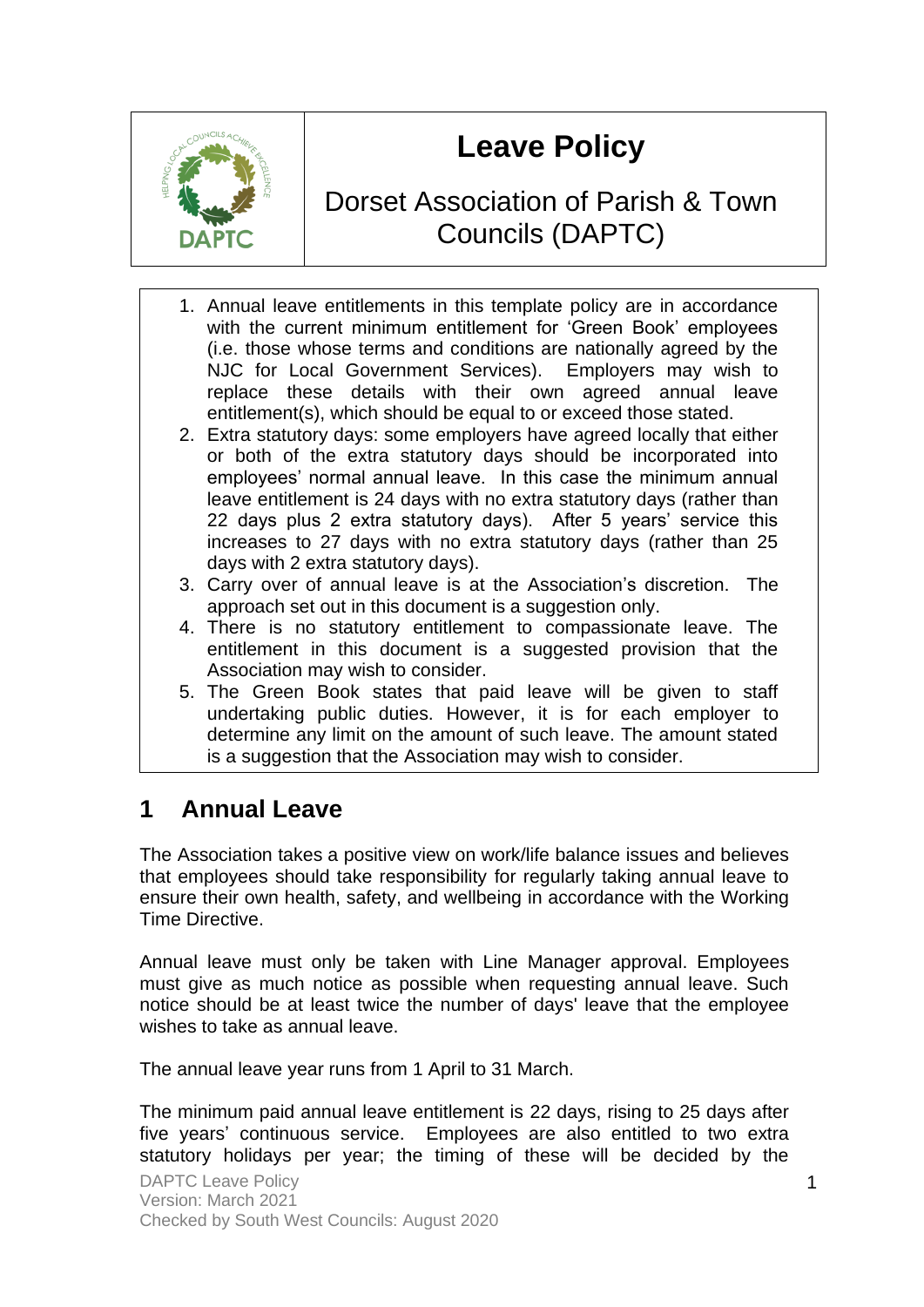Association. Those employed part-time will be entitled to leave on a pro-rata basis.

Employees who join and/or leave the Association during the annual leave year will receive a holiday entitlement proportionate to their completed service during the leave year.

In the event of the employee leaving the Association, payment for any leave which has been taken in excess of their accrued part year entitlement will be deducted from the final wage payment.

# **2 Bank/Public Holidays**

All employees are entitled to paid bank/public holiday leave. The Association recognises eight bank holidays during the calendar year, although the dates of these may vary from year to year.

Part-time employees have a pro rata entitlement to bank/public holiday leave. This is calculated with reference to the annual entitlement of a full-time employee.

# **3 Carry Over of Annual Leave**

All annual leave should be taken in the leave year during which it is accrued. In exceptional circumstances, a maximum of five days' leave can be carried over into the next leave year with the written permission of the Chief Executive.

# **4 Compassionate Leave With Pay**

Up to 3 days' compassionate leave with pay can be granted in order to help the employee to cope with the death or serious illness of a member of their immediate family. This includes:

- Husband, wife, or partner;
- Mother or father:
- Child, including any adopted child; and
- Sister or brother

A further day may be granted for attending the funeral.

Employees may also wish to consider taking a period of parental bereavement leave following the loss of a child under the age of 18. See parental bereavement leave.

All applications for Compassionate Leave must be made to the Chief Executive for determination.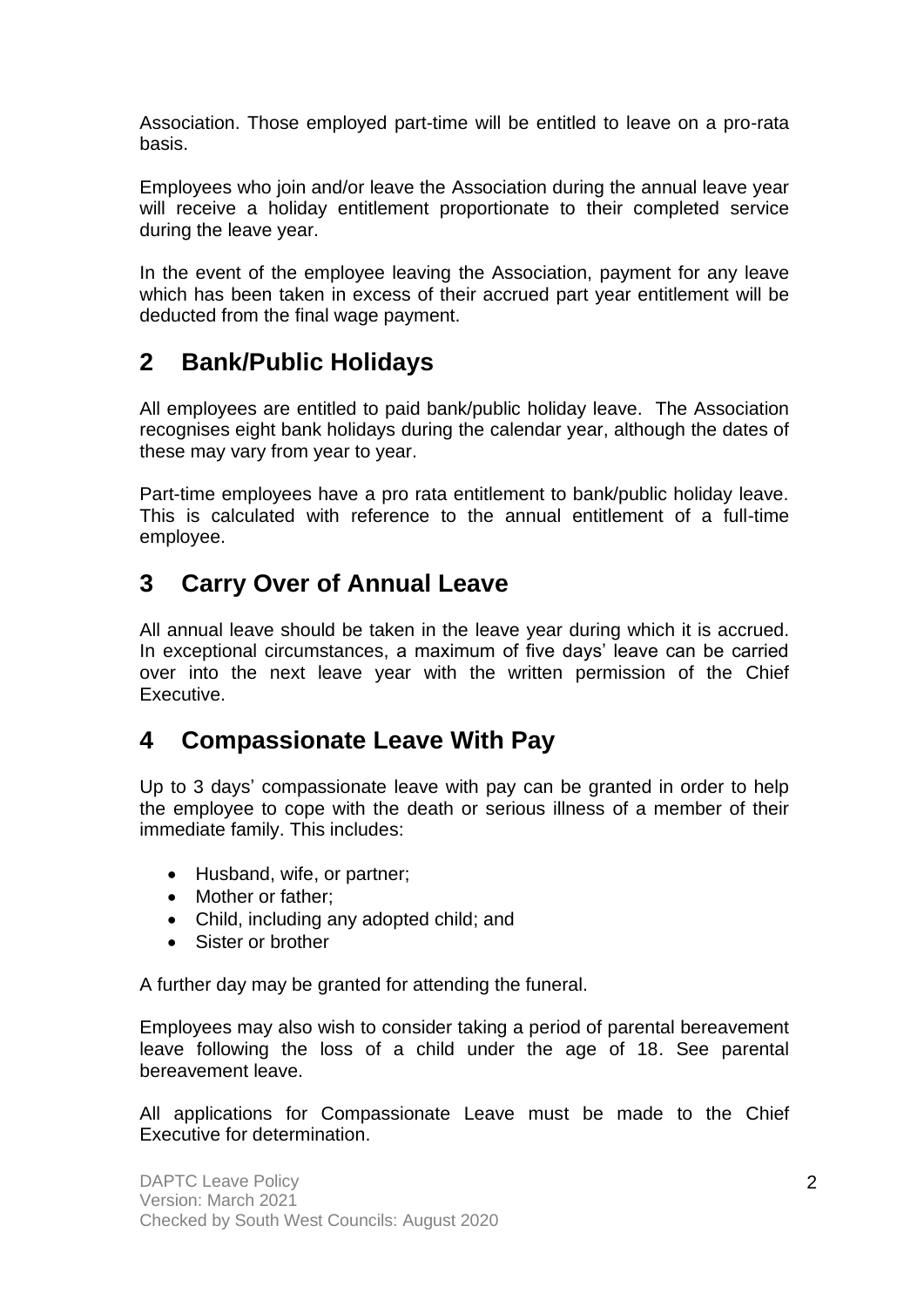In exceptional circumstances, the Chief Executive will consider granting a maximum of a further seven days' compassionate leave in any one year.

# **5 Parental Bereavement Leave and Pay**

Parental Bereavement Leave provides up to two weeks' leave for employees following the loss of a child, on or after 6 April 2020, who was under the age of 18 or a stillbirth after 24 weeks of pregnancy.

#### **5.1 Parental Bereavement Leave**

In order to qualitfy for parental beareavement leave and pay, the employee must be either:

- the child's legal parent; or
- a parent's partner, in an enduring family relationship with the child who has passed away and their parent; or
- an individual with a caring relationship to the child, such as a "parent in fact", who are defined as a person who for a continuous period of at least four weeks before the child's death has lived with the child in the person's home, and had day to day responsibility for the child's care (provided they are not paid for that role, foster payments excepted); o
- the "intended parent" of a child who has passed away, i.e. a parent using a surrogate; or
- the "natural parent" of a child who has passed away who is named in a court order, i.e. where a court orders some contact for an adopted child's birth parent; or
- the adopter of a child who has passed away.

All employees, who are eligible as above, are entitled to 2 weeks' parental leave regardless of their length of service.

The two weeks' leave can be taken, either as one block or in two one-week blocks. The leave may be taken at any time within 56 weeks of the child's death.

#### **5.2 Notification requirements**

If the employee wishes the leave to start within 56 days of the child's death, notice must be given to the Chief Executive before the day the employee wishes the leave to start, or where that is not possible as soon as is reasonably practicable.

Employees must give the Chief Executive at least one week's notice if they wish the leave to start after the 56-day period.

When giving notice the employee must specify, ideally in writing, to the Chief Executive:

- the date of the child's death.
- the date on which the employee intends the leave to start, and
- whether the period of absence is for one week or two weeks.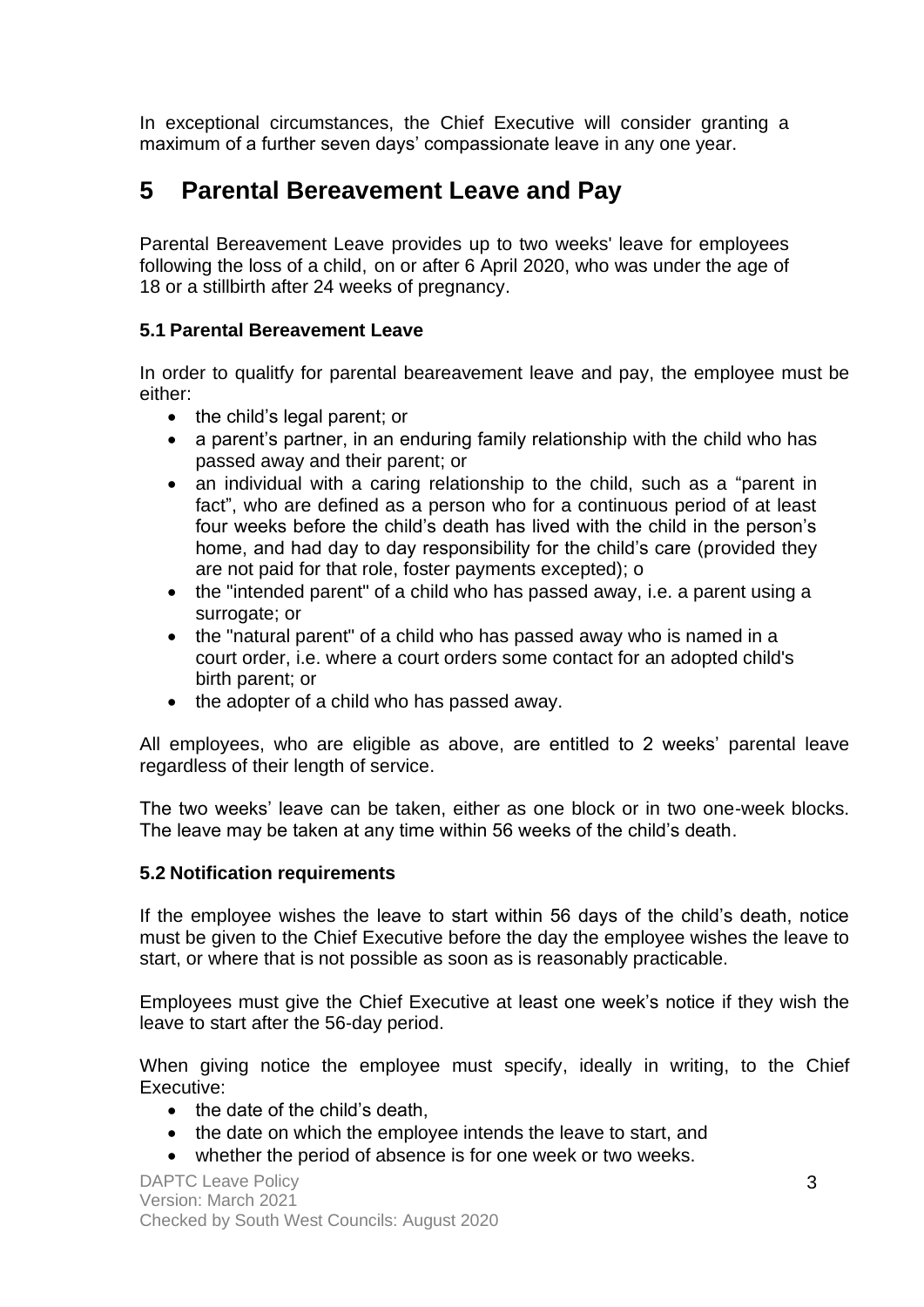#### **5.3 Cancellation of Parental Bereavement Leave**

If an employee has asked to begin parental bereavement leave within the first 56 days of the date of the child's death, they can cancel the parental bereavement leave, as long as they inform the Chief Executive prior to when they would have been due to start work.

If an employee has asked to begin parental bereavement leave more than 56 days after their child's death, then they can cancel their request for parental bereavement leave, as long as they inform the Chief Executive at least one week in advance.

Employees cannot cancel any week of parental bereavement leave that has already begun.

#### **5.4 Parental Bereavement Pay eligibility**

In order to qualify for parental bereavement pay employees must meet the eligibility criteria as above and also have:

- at least 26 weeks' continuous service by the week before the week in which their child passes away, and still be employed by the Association on the day on which the child passed away;
- weekly average earnings over the lower earnings limit for National Insurance contributions in the eight weeks prior to the week before the child's death.

#### **5.5 Parental Bereavement Pay**

Parental bereavement leave will be paid at the Statutory Parental Bereavement Pay (SPBP) rate or 90 per cent of the average weekly earnings, whichever is the lower.

In order to receive parental bereavement pay, an employee must notify the Chief Executive in writing within 28 days of the start of the week's (or weeks') leave or, if that is not reasonably practicable, as soon as is reasonably practicable.

Notice must include the parent's name and the date of the child's death. Furthermore, on the first occasion leave is taken, the employee must also provide a written declaration that they meet one of the qualifying conditions in terms of their relationship with the child.

Parental bereavement leave for employees who are not eligible for parental bereavement pay will be unpaid.

#### **5.6 Continuous Service**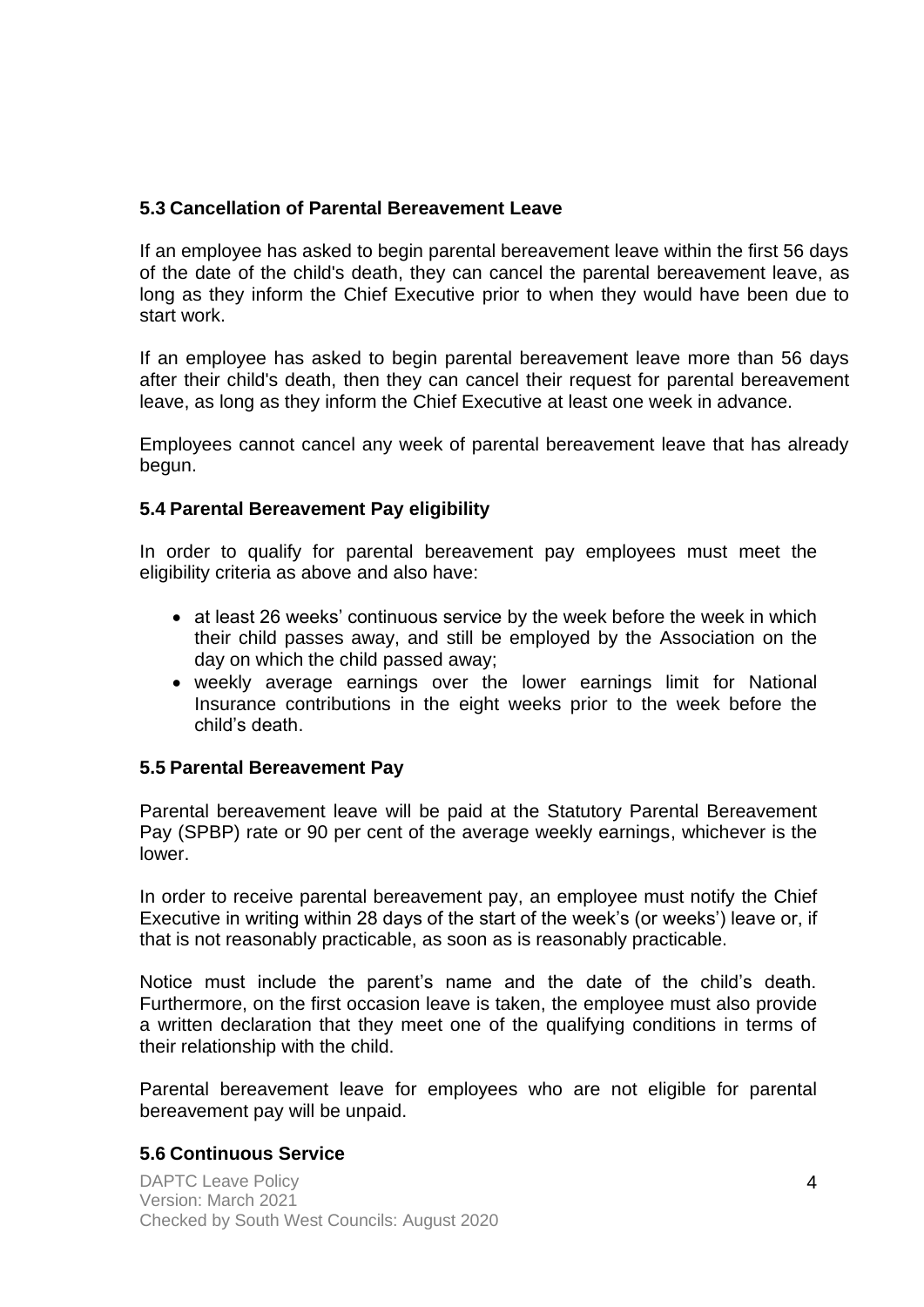Parental Bereavement Leave counts for the purpose of continuous service.

### **5.7 Returning to work following parental bereavement leave**

Employees have the right to resume working in the same job when returning to work from parental bereavement leave if the period of leave, when added to any other period of statutory leave (typically maternity leave, paternity leave, adoption leave, or shared parental leave) in relation to the same child, is 26 weeks or less.

Employees are entitled to return to an alternative job that is suitable and appropriate, rather than the same job, if:

- the period of leave taken is more than 26 weeks, when added to other statutory leave (typically maternity leave, paternity leave, adoption leave, or shared parental leave) in relation to the same child; and
- it is not reasonably practicable for them to return to the same job.

# **6 Parental Leave**

#### **6.1 Introduction**

Parental Leave applies to all parents (birth or adoptive) and those people with parental responsibilities and allows for them to take up to 18 weeks' unpaid leave for each child. Each parents and person with parental responsibility are entitled to take 18 weeks' parental leave for each child.

#### **6.2 Eligibility and notification**

The right to take up to 18 weeks' unpaid leave is subject to the following conditions:

- The rights are acquired after one year's continuous employment with the Association and applies to both mothers and fathers.
- The employee must provide evidence of parenthood or parental responsibility where requested i.e. a birth certificate or adoption papers.
- The employee must give the Town/Parish Clerk at least 21 days' notice in writing to take leave. The notice must specify the dates on which the period of leave is to begin and end.
- Where an employee requests parental leave to begin when their child is born, their notice must specify the expected week of childbirth and the duration of the period of leave. The employee must give this notice to the Chief Executive at least 21 days before the expected week of childbirth.
- Where the ordinary parental leave is in respect of an adopted child and is to begin on the date of the placement, the employee's notice must be given to the Chief Executive at least 21 days before the beginning of the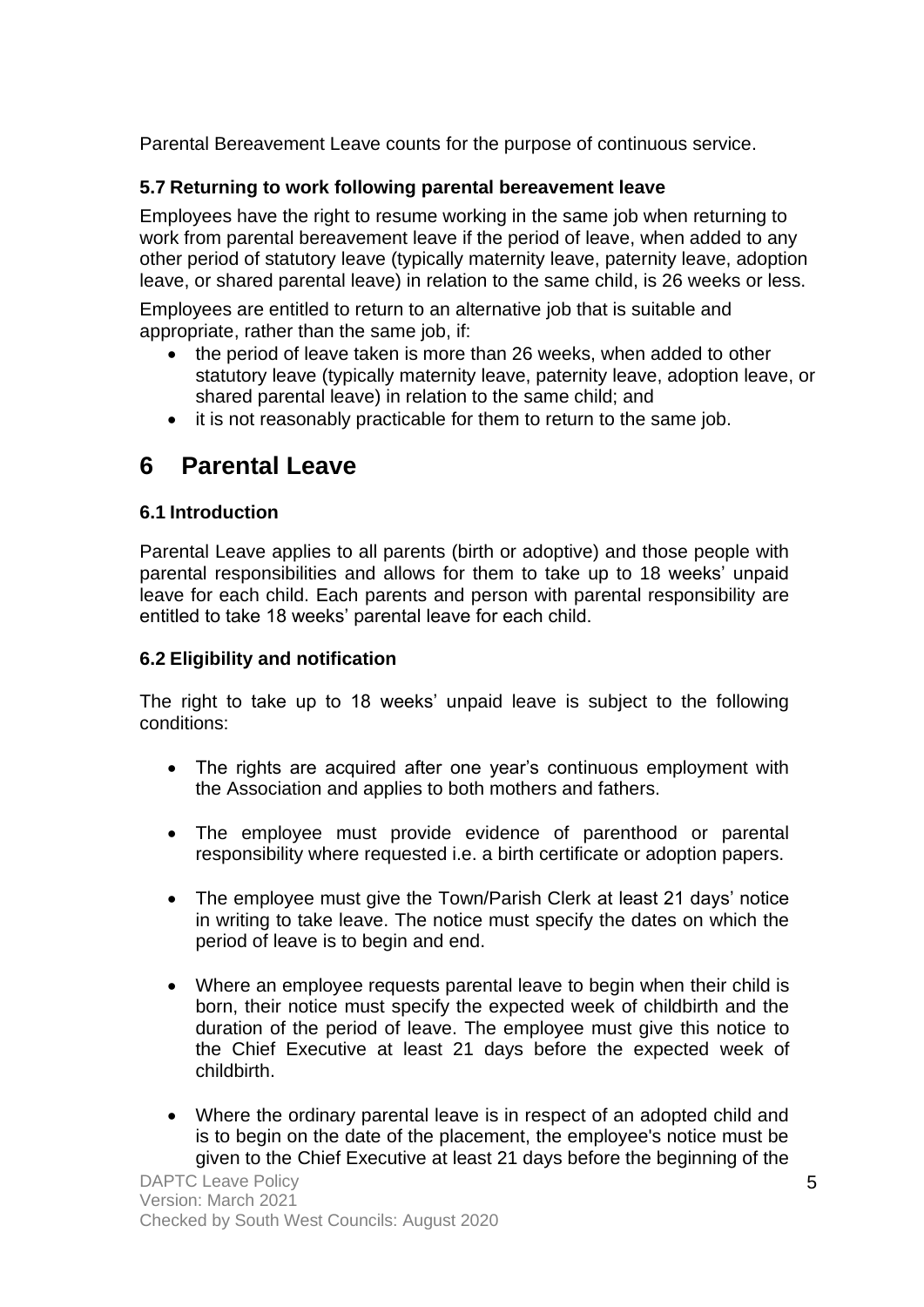week in which the child is to be placed for adoption, or as soon as is reasonably practicable thereafter. It must specify the week in which the placement is expected to occur and the duration of the period of ordinary parental leave requested.

- The employee can only take leave in blocks of one or more weeks except where the child is disabled, in which case it may be taken one day at a time.
- The employees may not take more than four weeks' leave in respect of any individual child in any year. For these purposes a year is the period of 12 months beginning when the employee first becomes entitled to ordinary parental leave in respect of the child in question, and each successive period of 12 months beginning on the anniversary of that date.

The manager may postpone the leave (other than where parental leave has been requested immediately after childbirth or immediately after placement for adoption) for a maximum of 6 months if there are sound business reasons for doing so. The manager should seek agreement with the employee over mutually acceptable arrangements and confirm the outcome in writing within 7 days of the request.

If an employee falls ill during parental leave, the absence will be treated as sick leave for those periods covered by a doctor's certificate.

Managers should keep a record of leave taken under this entitlement, so that it is clear when the entitlement is exhausted.

#### **6.3 Continuous Service**

Parental leave counts for the purpose of continuous service.

#### **6.4 Returning to work following parental leave**

An employee who returns to work after a period of parental leave is entitled to return to the job in which they were employed prior to the absence if it was an isolated period of leave lasting four weeks or less. If the period of parental leave followed on immediately from another period of statutory leave, the employee's right to return depends on the total length of leave taken.

### **7 Time Off For Dependants**

Under the [Employment Rights Act 1996, a](http://www.emplaw.co.uk/load/4frame/era96/era96index.htm)ll employees (regardless of their length of service) have the right to take a reasonable amount of unpaid time off work in order to deal with particular unexpected emergencies affecting their dependants.

#### A dependant is:

DAPTC Leave Policy Version: March 2021 Checked by South West Councils: August 2020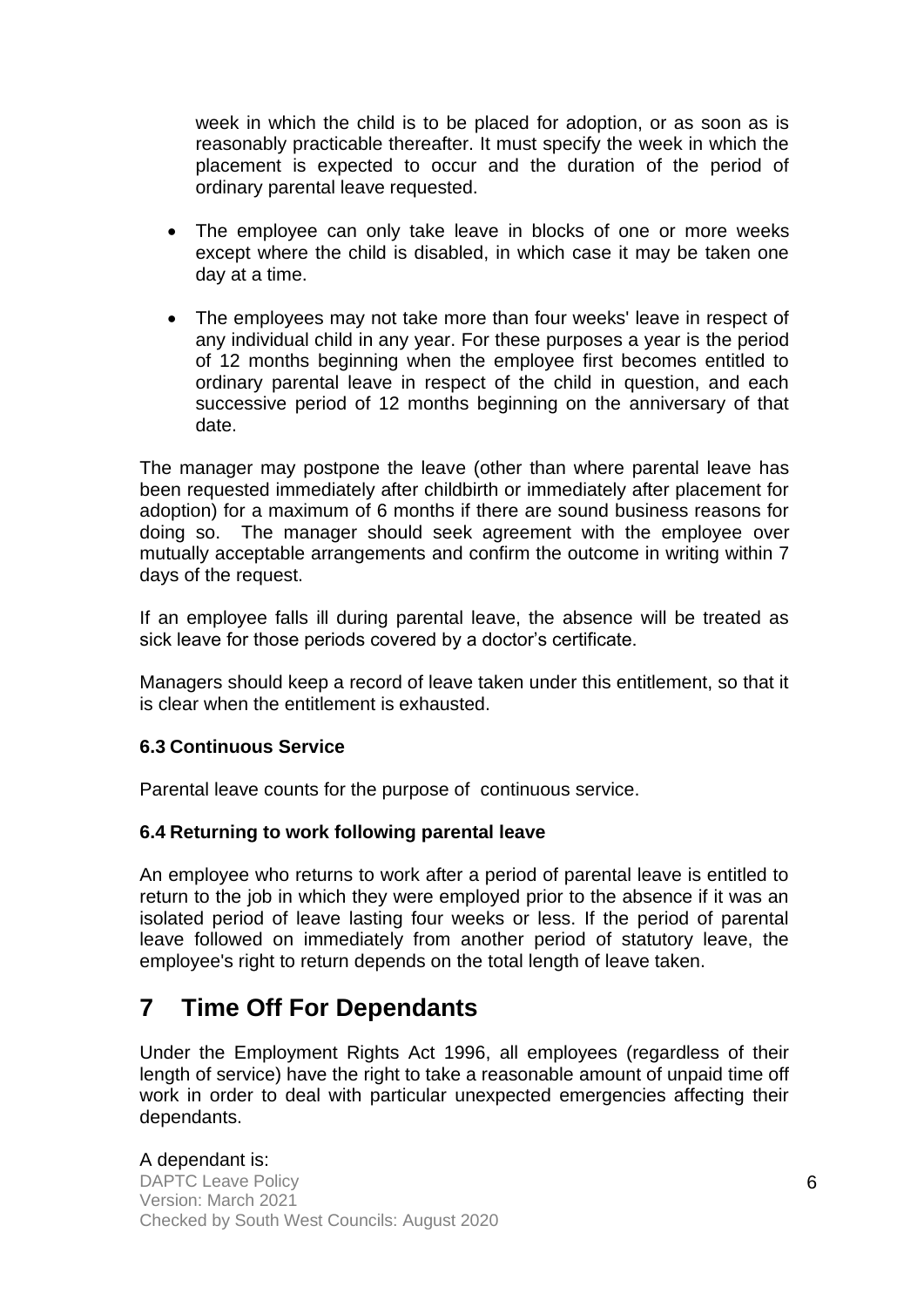- A spouse;
- A civil partner;
- A child;
- A parent;
- A person who lives with the employee other than as his or her employee, tenant, lodger, or boarder;
- Any other person who would reasonably rely on the employee for assistance if he or she fell ill or was injured or assaulted, or who would rely on the employee to make arrangements for the provision of care in the event of illness or injury; or
- In relation to the disruption or termination of care for a dependant or any other person who reasonably relies on the employee to make arrangements for the provision of care.

Under this provision, an employee is entitled to take time off work:

- Where a dependant falls ill, gives birth, or is injured or assaulted;
- To provide assistance following the death of a dependant;
- Where there has been an unexpected disruption to, or termination of, the arrangements for the care of a dependant; and
- To deal with an emergency relating to a child of the employee that occurs unexpectedly at the child's school.

Although there is no requirement to give notice the employee must, as soon as possible, tell their line manager the reason for their absence and how long they expect to be away from work.

# **8 Public Duties**

Up to 5 days' leave with pay per year may be given with the permission of the Chief Executive for serving on public bodies or undertaking public duties, e.g. magistrate's service, school governing bodies, and political appointments for those employees whose posts are not politically restricted.

Where an allowance is claimable for loss of earnings, employees should claim and pay the allowance to the Association.

# **9 Jury Service**

Paid leave of absence will be granted for employees undertaking jury service. Where an allowance is claimable for loss of earnings, the employee should claim this and pay the allowance to the Association.

# **10 Leave Without Pay**